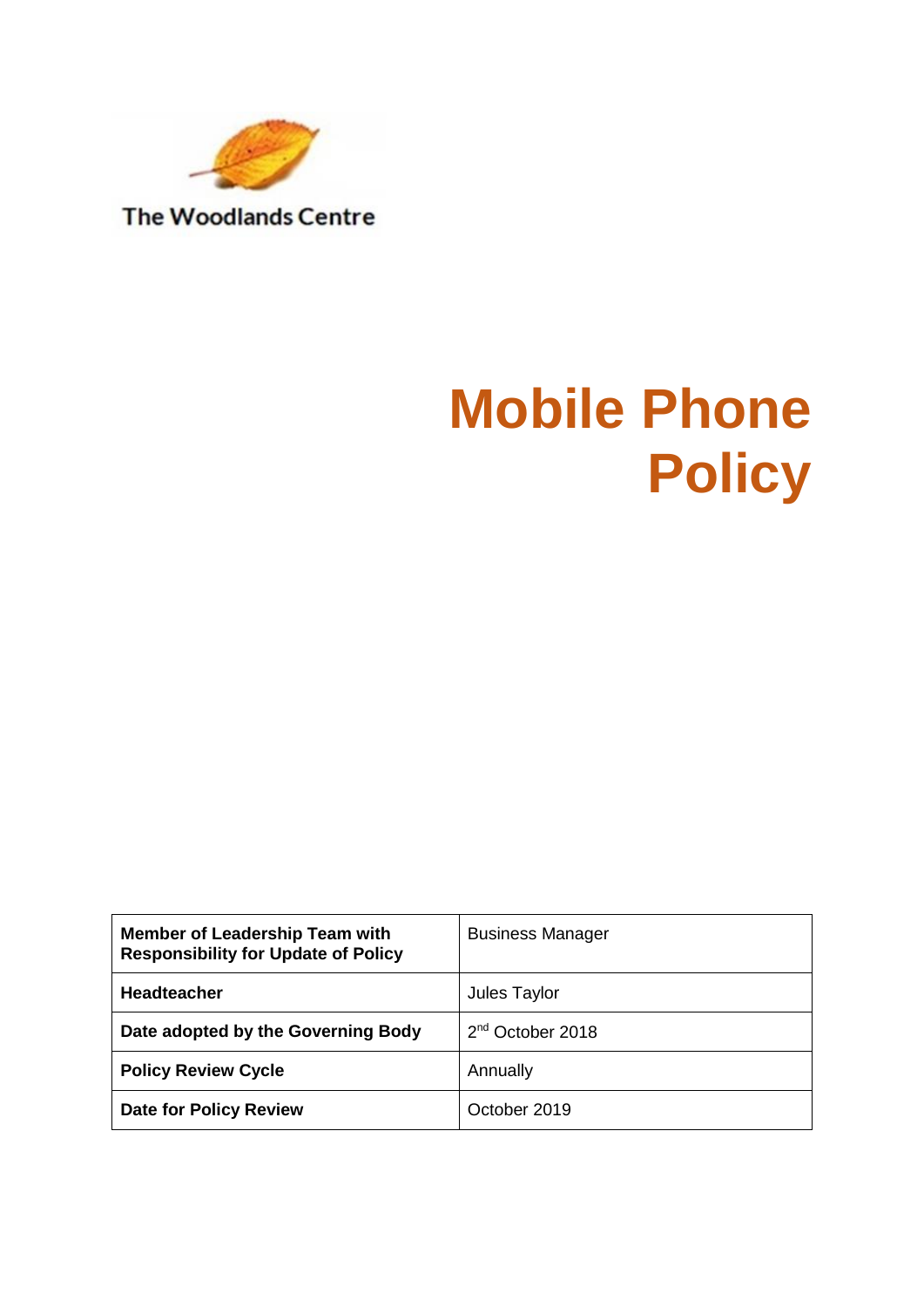This policy has been written in accordance with:

- The Department for Education guidance document 'Keeping Children Safe in Education' (KCSIE September 2018)
	- The Schools Child Protection and Safeguarding Policy

For the purposes of this policy, the term 'mobile phone' includes all smart devices with mobile technology (for example, phones, watches, tablets, etc.).

# **Purpose**

- The widespread ownership of mobile phones among young people requires that school staff, governors, students, parents and carers take steps to ensure that mobile phones are used responsibly throughout the school.
- The school recognises the potential for mobile phones to be used inappropriately and compromise the confidentiality of the students in our care.
- This acceptable use policy is designed to ensure that potential issues involving mobile phones can be clearly identified and addressed.
- The school has established the following acceptable use policy for mobile phones that provides everyone with guidelines and instructions for the appropriate use of mobile phones during school hours.
- Staff that are issued with a school mobile phone will also sign and accept the Woodlands Centre Staff Mobile Phone Policy.
- The acceptable use policy for mobile phones also applies to students during school excursions, residential visits and extra-curricular activities.

# **Responsibility**

- No students at Woodlands, Acorns or Oaks will be allowed to bring mobile phones into school.
- Students that have their phones for the taxi journey to school will hand them to staff on arrival at school and they will be returned at the end of the day.

### **Acceptable Uses**

### **Students**

• Parents and carers are reminded that in cases of emergency, the main office should be the first point of contact

# **Staff**

- No member of staff should have a phone on their person during teaching/contact time
- Mobile phones can be used at break times in the staff room, empty classroom or office.
- No staff member should ever give their personal phone numbers to pupils or parents